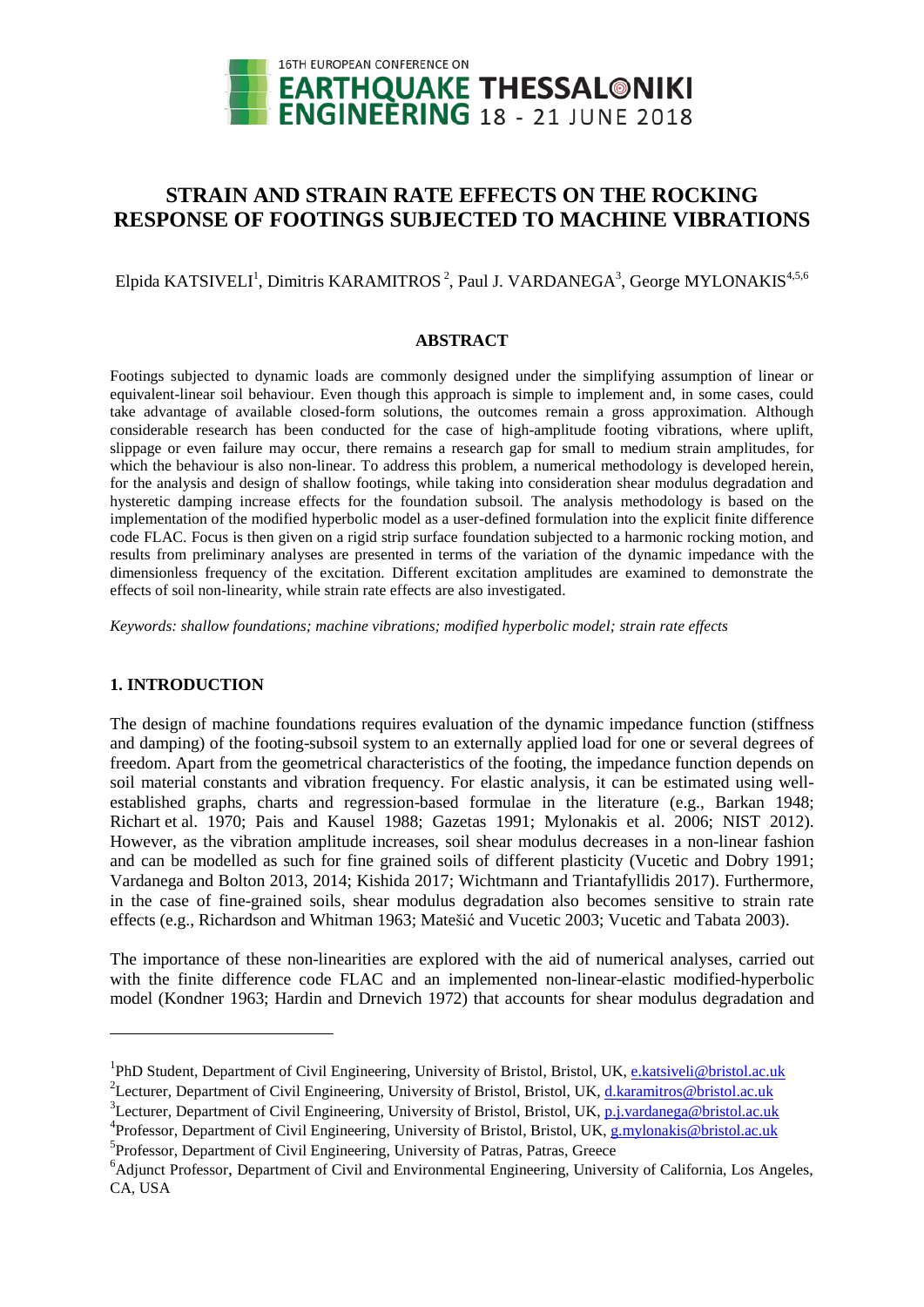damping increase with both the cyclic shear strain amplitude and the shear strain rate. These simulations allow the extent of non-linearity and its variation with frequency, geometry, material characteristics and loading amplitude to be quantified. For practical design applications, recommendations are made with respect to selection of equivalent-linear parameters, which can be used in combination with existing methodologies, without the need to resort to rigorous numerical investigations. Although this research involves different footing configurations and loading conditions, for the sake of brevity, the focus of this paper is limited to rocking response.

#### *1.1.Problem Description*

The configuration examined in this paper is illustrated in Figure 1 as a weightless strip footing of halfwidth *B*, resting on a clay stratum of thickness *H*, density  $\rho$ , shear wave velocity  $V_s$ , shear modulus  $G = \rho V_s^2$ , damping ratio  $\zeta$ , and Poisson's ratio *v*. The footing is subjected to rocking oscillations of amplitude  $\theta$ , induced by a concentrated harmonic moment *M* as shown in Figure 2 (a). Both the footing and the bedrock underlying the soil layer are assumed to be perfectly rigid, while the soil is modelled as a non-linear material according to the modified hyperbolic model.



Figure 1. Problem description; footing resting on clay layer

For every response mode, the dynamic soil-foundation system can be analysed using a set of springs and dashpots, the characteristics of which are functions of the input excitation frequency, *ω*. This frequency dependence originates from the infinite dynamic degrees of freedom of the soil mass (and the associated wave propagation phenomena), which are now condensed to a finite set of degrees of freedom atop the footing. In the case of rocking vibrations, the corresponding dynamic spring of stiffness  $\overline{K}_{rx}$  and dashpot with coefficient  $C_{rx}$  (Mylonakis et al. 2006) are illustrated in Figure 2(b).



Figure 2. (a) Footing subjected to clockwise moment is rotating towards an angle θ, (b) Spring-dashpot analogue of the footing rocking mode of vibration

When a footing is subjected to a harmonic moment, with amplitude *M* and frequency *ω*, a harmonic steady-state rotation occurs. In the linear regime, this rotation has the same frequency with the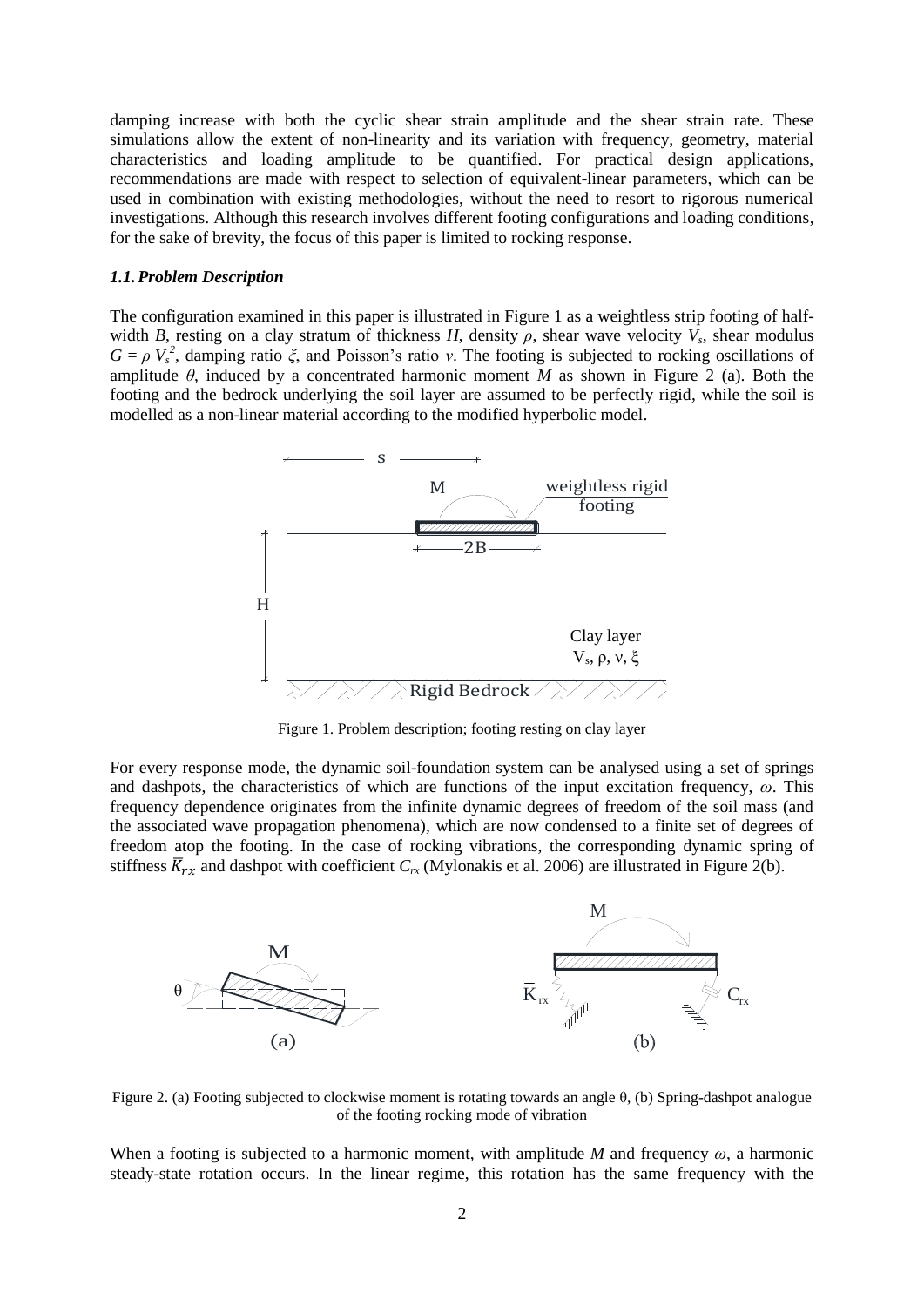harmonic moment but is not in phase with the excitation. Using complex notation, the above can be written as:

$$
M(t) = M \exp(i\omega t) \tag{1}
$$

and

$$
\theta(t) = \theta \exp(i\omega t) \tag{2}
$$

where *M* and  $\theta$  are generally not in phase, so  $\theta$  in Equation (2) is typically complex valued. Therefore, the dynamic impedance can be expressed in the form of Equation (3):

$$
K_{rx} = \frac{M(t)}{\theta(t)} = \overline{K}_{rx} + i \omega C_{rx}
$$
 (3)

in which the complex exponents in Equations (1) and (2) cancel out from the numerator and the denominator. Note that this cancellation is not possible with ordinary trigonometric functions, which highlights the usefulness of using complex notation in such problems. Although the above expressions apply to all modes of excitation (translational and rotational), this paper focuses solely on the rocking mode.

For static conditions and under the assumption of a smooth soil-footing interface, Muskhelishvili (1963) (cited in Poulos and Davis 1974 p. 165) derived an exact solution for the rocking stiffness, which can be expressed in the form shown as Equation 4.

$$
K_{rx,elastic} = \frac{\pi}{2(1-\nu)}GB^2\tag{4}
$$

Note that rocking stiffness is measured in units of force in accordance with the plane-strain nature of the problem. In the presence of rock at a shallow depth Gazetas (1983) introduced an empirical correction factor to the above solution, to account for the soil layer thickness.

$$
K_{rx,elastic} \simeq \frac{\pi}{2(1-\nu)} \; GB^2 \left(1 + 0.2 \frac{B}{H}\right) \tag{5}
$$

where *H* is the thickness of the soil layer. For dynamic conditions, the dynamic stiffness  $\bar{K}_{rx}$  is obtained by multiplying the above static values with the following approximate dynamic stiffness modification coefficient introduced by Gazetas (1983) based on the results by Luco and Westmann (1972):

$$
k_{rx} \simeq 1 - 0.2 \; \alpha_0 \tag{6}
$$

where  $\alpha_0 = 2\pi f B/V_s$  is the familiar dimensionless frequency. In light of this expression, the dynamic stiffness at  $\alpha_0 = 5$  is zero and beyond that becomes negative. This should not come as a surprise, as a zero value for  $\bar{K}_{rx}$  merely suggests that inertia forces perfectly balance the elastic ones in the soil medium, while negative stiffness (which is inadmissible for static conditions) implies a phase difference between excitation and response greater than  $90^\circ$ .

## **2. NUMERICAL ANALYSIS METHODOLOGY**

#### *2.1 FLAC 7.0 Finite Difference Code*

All the analyses were carried out using FLAC 2D version 7.0, commercial software developed by Itasca Inc (2011). FLAC (an abbreviation for Fast Lagrangian Analysis of Continua) is a twodimensional explicit finite difference code for geotechnical engineering applications, which allows the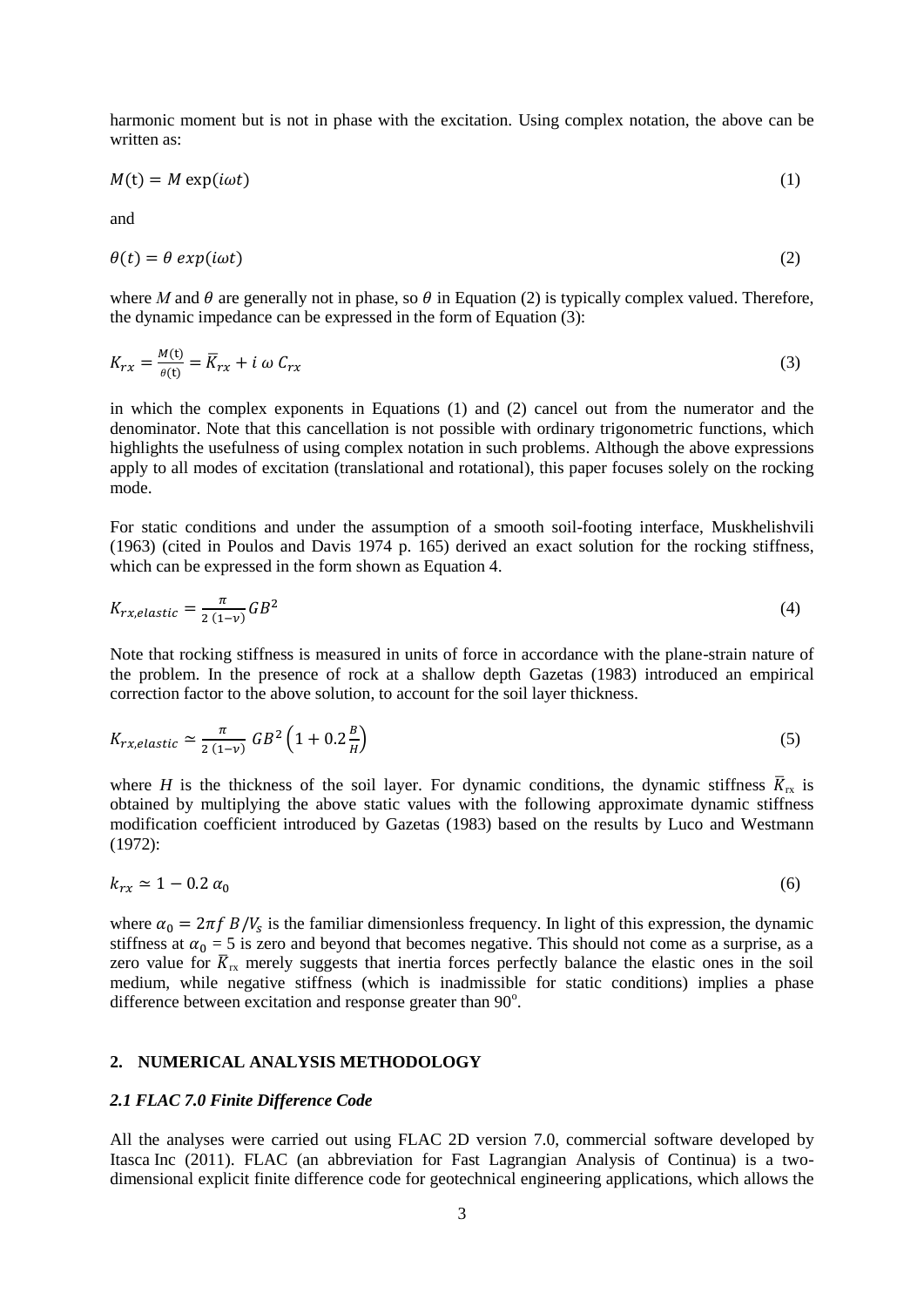implementation of user-defined constitutive models (UDMs), written in C++ and compiled as Dynamic Link Libraries (DLL files). Due to the explicit nature of the integration algorithm, the main UDM function is to return new stresses given the current stress condition and the applied strain increment, namely a procedure that is rather straightforward even for complicated constitutive laws. This functionality is utilized herein, for the implementation of the modified hyperbolic model, as outlined in the following section.

Furthermore, FLAC contains a built-in programming language, FISH, which enables the user to define new variables and functions. These functions are compiled and stored in FLAC's memory space and hence they can be executed parallel to the analysis. In this case, FISH is used to prescribe a variation of model properties across the grid (mesh), as a function of the strain-rate given by FLAC for every zone (element) during every time-step. This allows the accurate implementation of strain-rate effects, as presented in Section 4.

#### *2.2 Modified Hyperbolic Model*

The modified hyperbolic model (used in Darendeli 2001; Zhang et al. 2005; Vardanega and Bolton 2013, 2014) is based on the hyperbolic model, with the addition of a curvature parameter. The secant shear modulus reduction curve (MR curve) for this model is described as:

$$
\frac{G_S}{G_{max}} = \frac{1}{1 + \left(\frac{Y}{Y_T}\right)^a} \tag{7}
$$

where  $\gamma_r$  is a pseudo-reference shear strain which is equal to the level of shear strain for which  $G_{\text{max}}=0.5$ , while *α* is a curvature coefficient as illustrated in Figure 3. The parameters *α* and  $\gamma_r$  are predominantly determined through experiments conducted on the soil type of interest. The model has been found reliable to maximum shear strains of about 0.1 to 0.3% and should not be used in the vicinity of the soil shear strength.



Figure 3. Illustration of reference strain and the effect of curvature parameter on the shape of the modulus reduction curve

#### *2.3 Model Implementation*

Implementation of the modified hyperbolic model into an incremental solution algorithm such as FLAC, requires the tangent shear modulus  $G_t$  to be derived from Equation (7) and given here as Equation  $(8)$ :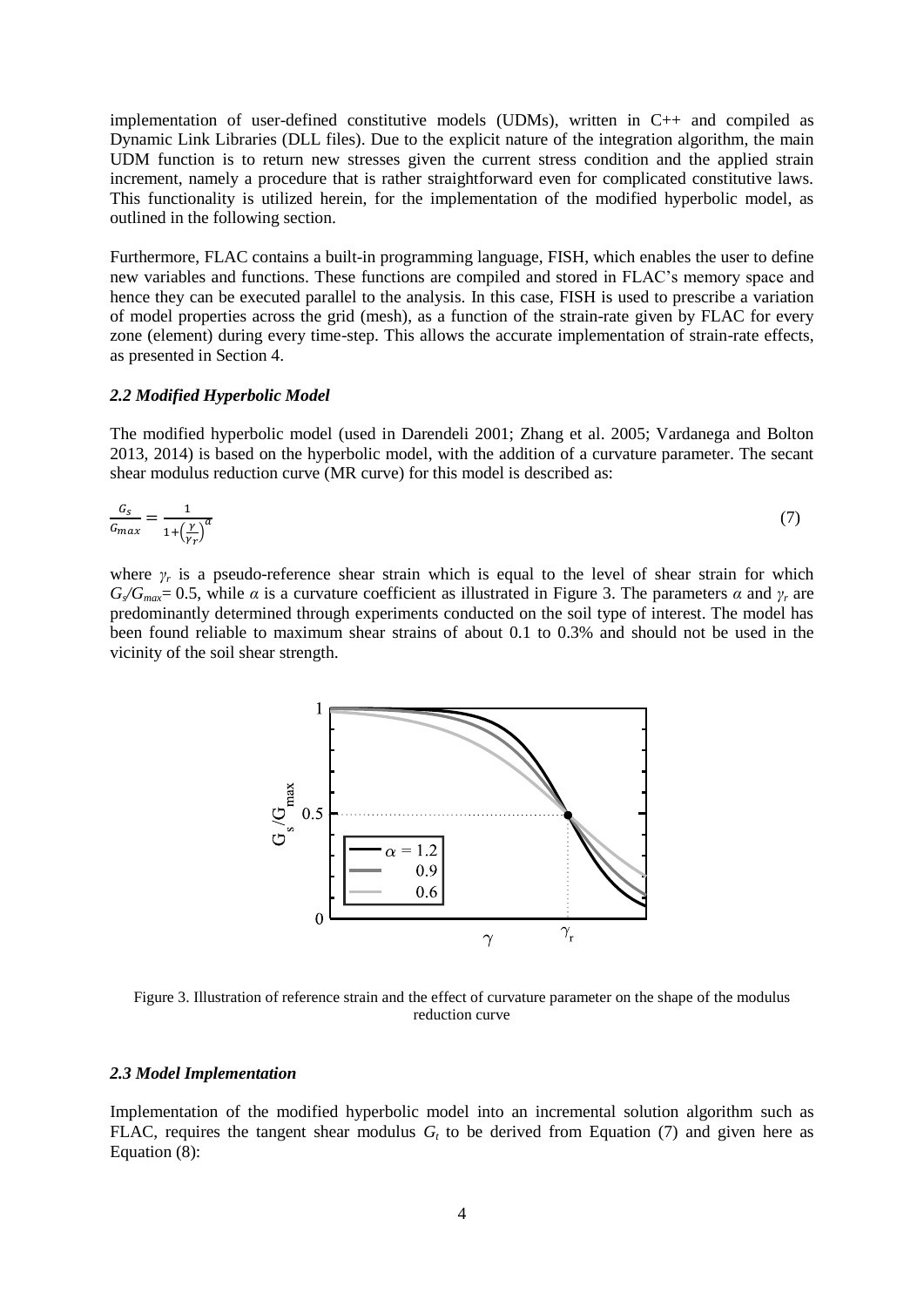$$
\frac{G_t}{G_{max}} = \frac{1}{G_{max}} \frac{d(G_s \gamma)}{d\gamma} = \frac{1 + (1 - \alpha) \left(\frac{\gamma}{\gamma_r}\right)^{\alpha}}{\left[1 + \left(\frac{\gamma}{\gamma_r}\right)^{\alpha}\right]^2} \tag{8}
$$

As described in the above, user-defined models in FLAC must calculate stress increments as a function of the current stress state and the applied strain increment. As a result, Equation 8, where *G<sup>t</sup>* is expressed in terms of the total developing strain  $\gamma$ , cannot be directly applied. To obtain  $G_t$  as a function of the current shear stress  $\tau$ , Equation 7 is substituted in  $\tau = G_s \gamma$ :

$$
\frac{\tau}{G_{max}} \left[ \left( \frac{\gamma}{\gamma_r} \right)^{\alpha} + 1 \right] - \gamma = 0 \tag{9}
$$

The tangent shear modulus *G<sup>t</sup>* can be obtained by solving Equation 9 for *γ* and substituting the result back into Equation 8.

In the case of  $\alpha = 1$  or  $\tau = 0$ , solving Equation 9 is trivial. However, for  $\alpha \neq 1$  and  $\tau \neq 0$ , no general analytical solution is available. Therefore, the Newton-Raphson procedure is incorporated in the implementation algorithm and *γ* is computed iteratively, as:

$$
\gamma_n = \gamma_{n-1} - \frac{\frac{\tau}{G_{max}} \left[ \left( \frac{\gamma_{n-1}}{\gamma_r} \right)^{\alpha} + 1 \right] - \gamma_{n-1}}{\frac{\tau}{G_{max}} \frac{\alpha}{\gamma_{n-1}} \left( \frac{\gamma_{n-1}}{\gamma_r} \right)^{\alpha - 1} - 1} \tag{10}
$$

Nevertheless, the function in Equation 9 is not monotonic, as its derivative (hence also the denominator in Equation 10) becomes zero for a critical value of *γ*, namely:

$$
\gamma_{cr} = \left(\frac{G_{max} \gamma_r^{\alpha}}{\alpha \tau}\right)^{\frac{1}{\alpha - 1}}\tag{11}
$$

Therefore, to ensure convergence to the correct root *γ*, an appropriate value of *γ<sup>1</sup>* needs to be selected for the first iteration. For  $\alpha$  < 1, there exists only one positive solution which is always obtained if the initial value is  $\gamma_l > \gamma_{cr}$  (e.g.,  $\gamma_1 = 10 \gamma_{cr}$ ).

In the case of  $\alpha > 1$ , the modified hyperbolic model predicts a peak shear stress. The shear strain at which this is occurring can be obtained by setting  $G_t = 0$  in Equation 8:

$$
\gamma_{peak} = \left(\frac{1}{1-\alpha}\right)^{\frac{1}{\alpha}}\gamma_r\tag{12}
$$

The peak stress can be then calculated by replacing Equation 12 into Equation 9:

$$
\tau_{\text{peak}} = G_{max}(\alpha - 1)^{1 - \frac{1}{\alpha}} \frac{\gamma_r}{\alpha} \tag{13}
$$

For  $\gamma > \gamma_{peak}$ , the tangent shear modulus becomes negative, while, using Equation 7, it can be easily shown that for  $\gamma \to \infty$ ,  $\tau \to 0$ . As a result, for  $\alpha > 1$  and  $\tau < \tau_{peak}$ , Equation 10 has two positive roots. To ensure convergence to the appropriate one, the following procedure is followed: In the beginning of each loading cycle, the initial value for the Newton Raphson iterations is selected as  $\gamma_1 < \gamma_{cr}$  (e.g., *γ*<sub>*1*</sub> = 0). Once the peak shear stress is reached, the initial value for each iteration is selected as  $γ<sub>I</sub> > γ<sub>cr</sub>$ (e.g.,  $\gamma_1 = 2\gamma_{cr}$ ). This algorithm has been tested extensively and has been found to always converge with an accuracy of  $\gamma \pm 10^{-8}$  within a maximum of 5-10 iterations.

Following the above, the model is implemented into FLAC using the following non-linear elastic formulation (expressed using Kronecker's *δ* symbol):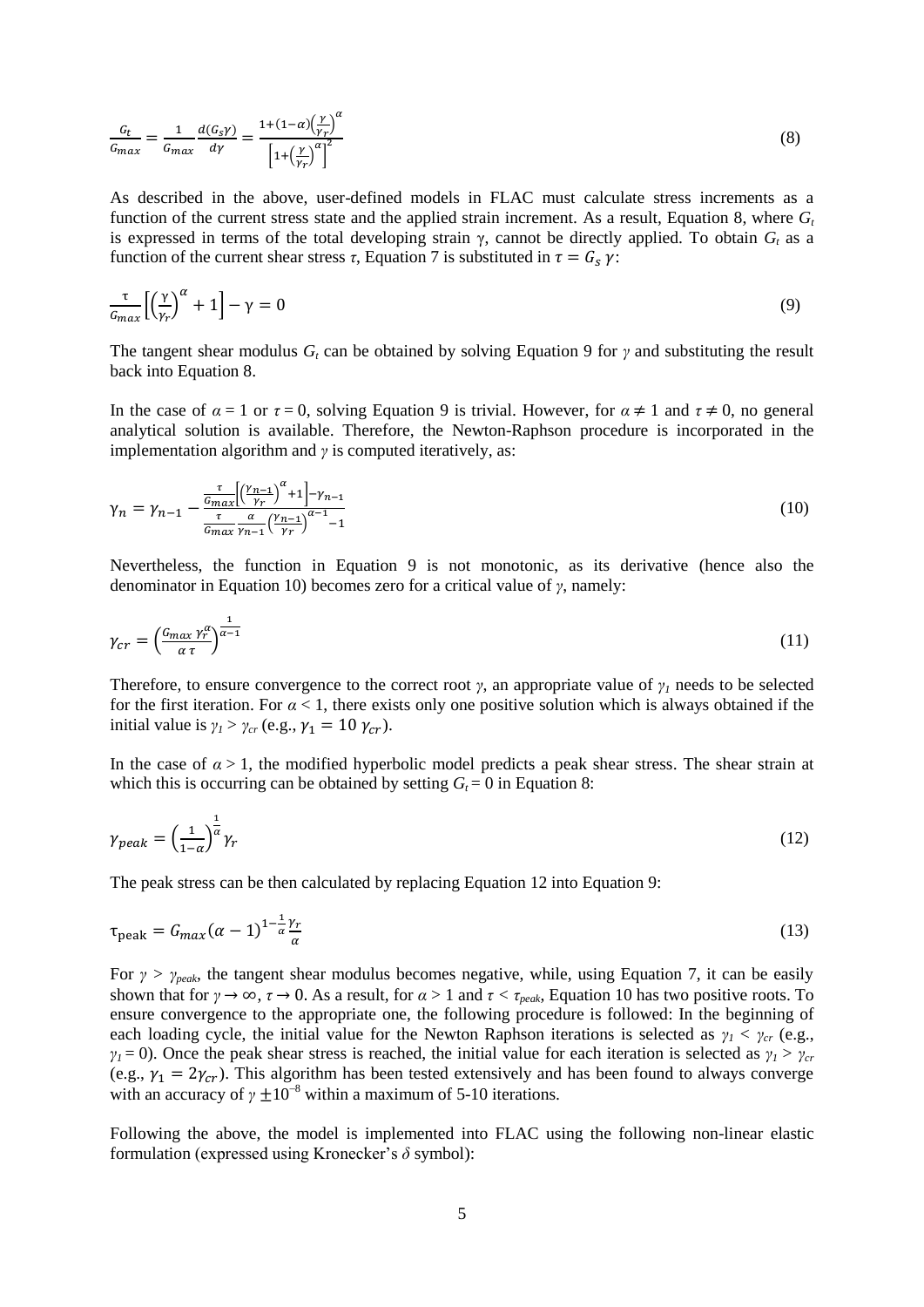$$
\dot{\sigma}_{ij} = G_t(\sigma_{ij}) \cdot \left( \delta_{ik} \delta_{kl} + \delta_{il} \delta_{jk} + \frac{2\nu}{1 - 2\nu} \delta_{ij} \delta_{kl} \right) \cdot \dot{\varepsilon}_{kl} \tag{14}
$$

where *v* is Poisson's ratio, which is assumed to remain constant. To obtain the tangent shear modulus as a function of the current multiaxial stress state, the shear stress  $\tau$  in Equation 10 is replaced by:

$$
X_{\tau} = \sqrt{\frac{1}{2}(s_{ij} - s_{ij}^{LR})(s_{ij} - s_{ij}^{LR})}
$$
(15)

where  $s_{ij}$  is the deviatoric stress  $s_{ij} = \sigma_{ij} - \delta_{ij} \sigma_{kk}/3$ , while  $s_{ij}^{LR}$  is the deviatoric stress at the beginning of the analysis or at the last shear reversal. Finally, to allow for the formation of closed τ-γ loops, after the first shear reversal, the reference shear strain  $\gamma_r$  is replaced by  $\gamma_r' = 2\gamma_r$ .

## *2.4 Finite Difference Grid*

The finite difference grid utilized in the analyses is shown in Figure 4.



Figure 4. View of typical finite difference 2-D mesh

More specifically, a grid of width  $(14 B)$  was used, with a total depth of  $(8 B)$ , where  $B$  is the halfwidth of the footing. In this case, a value of  $B = 2.5$ m was selected, although the results can be readily generalized to other footing widths. Quiet boundaries were employed at the sides of the model, while movements at the base were fixed in both directions. The model was discretized to square elements of (0.4 *B*). Note that the accuracy of this discretization was verified through rigorous mesh sensitivity analyses.

Soil behaviour was simulated using the aforementioned Modified Hyperbolic Model. A shear wave velocity of  $V_s = 158$ m/s and a soil mass density  $\rho = 2Mg/m^3$  were considered, resulting in a maximum shear modulus  $G_{max} = 50MPa$ . The Poisson's ratio was taken as  $v = 0.35$ . In the dynamic analyses, a Rayleigh damping was also incorporated, namely  $\xi = 3%$  to account for soil damping at small shear strain amplitudes. For larger amplitudes, additional hysteretic damping was obtained inherently from the non-linear response of the implemented soil model. It should be noted that damping has a minor influence in the stiffness values reported in this work and won't be discussed further.

Finally, the footing rotation was applied as a prescribed velocity or acceleration imposed to the corresponding model nodes. The reactions at these nodes allowed to calculate, using FLAC's inbuilt programming language FISH, the corresponding developing moment. Since the implemented model does not account for failure, the initial loading applied to the model does not affect the obtained results. Nevertheless, the obtained response is only valid for medium factor-of-safety values (e.g., *FS* = 2 to 3) and small-to-medium moments/rotations, when the applied cyclic loading does not induce bearing capacity failure or foundation uplifting.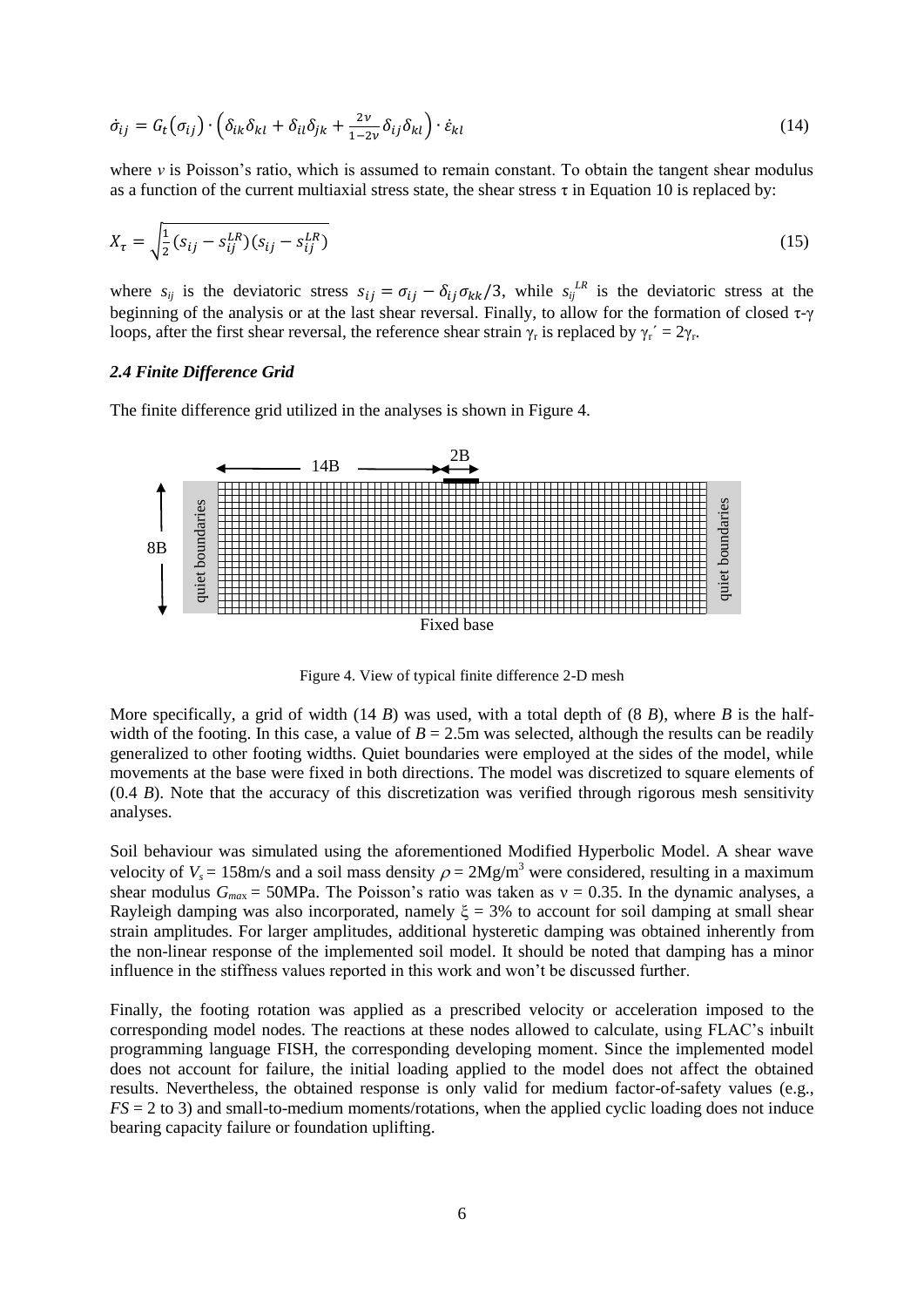#### **3. VERIFICATION**

#### *3.1 Footing resting on linear elastic soil subjected to static loading*

Firstly, a linear static analysis was carried out to evaluate FLAC's performance in rocking response. The scope of this analysis is to prove the suitability of model dimensions and boundary fixities on the accuracy of stiffness calculation. For the case examined herein, Equation 5 predicts a rocking stiffness  $K_{rx,elastic} = 7.74 \times 10^5 \text{ kN/m}^2$ . This is in notably good agreement (less than 0.7% discrepancy) with the numerically obtained value of 7.79 x  $10^5$  kN/m<sup>2</sup>.

#### *3.2 Footing resting on linear elastic soil subjected to dynamic loading*

Following static loading, linear dynamic analyses were conducted for non-dimensional frequency values ranging between 0 and 1.2. The sinusoidal input motion used for the dynamic analyses is shown in Figure 5, in terms of the acceleration applied directly on the footing. Only the constant amplitude part of the sinusoidal motion (20 cycles) is accounted for in the stiffness and damping coefficient calculations.



Figure 5. Sinusoidal input motion expressed in terms of acceleration applied directly on the rigid footing

Results from the numerical analyses are compared against the classical semi-analytical solution by Luco and Westmann (1972) and they are shown below in Figure 6. A very good agreement is observed for dimensionless frequencies  $\alpha_0$  of less than approximately 0.6. The discrepancies observed at higher frequencies might be attributed to differences in the boundary conditions between the two solutions.



Figure 6. Evaluation of linear dynamic analyses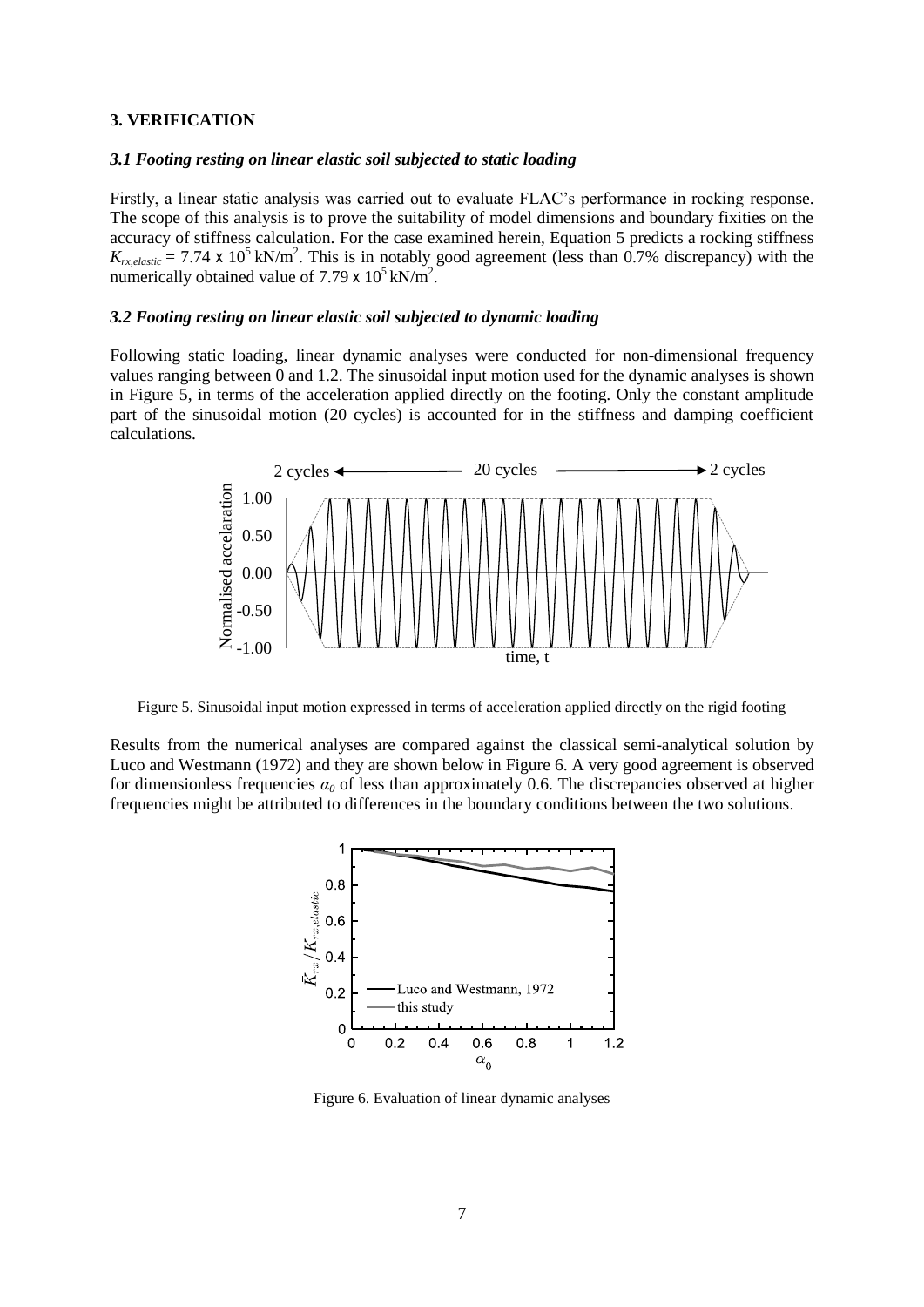### **4. PARAMETRIC INVESTIGATION**

#### *4.1. Non-linear analyses*

In order to accurately capture non-linear soil-structure interaction effects, it is essential to simulate non-linear soil behaviour at small and medium cyclic shear strain amplitudes. In this case, the response is governed by a hysteretic behaviour, which can be modelled using non-linear elastic stressstrain relationships. Soil shear modulus reduces with increasing strain and this reduction can be approximated by various forms of a hyperbolic function (e.g., Kondner, 1963; Hardin and Drnevich 1972; Darendeli 2001; Zhang et al. 2005). Specific studies for databases of sands have been published (e.g., Oztoprak and Bolton 2013; Wichtmann and Triantafyllidis 2013a, 2013b) and for fine grained soils (e.g., Vardanega and Bolton 2013, 2014; Wichtmann and Triantafyllidis 2017). For the analysis presented in this paper soil non-linearity was explored by means of a modified hyperbolic model (equation 7).

#### *4.1.1 Database analysis*

Vardanega and Bolton (2013) corrected a database of 67 tests on 21 fine grained soils for the influence of rate effects assuming a 5% reduction per log cycle (an assumption made based on the findings of Lo Presti et al. 1997 and d'Onofrio et al. 1999). The analysis of the database produced expressions for the reference stain linked to plasticity index (following the observations of Vucetic and Dobry 1991). For the *static adjustment*, the curvature parameter and the reference strain were shown to be linked to changes in plasticity via the empirical relationships shown as equation 16:

$$
\alpha = 0.736 \,, \, \gamma_r = 2.2 \left( \frac{I_p}{1000} \right) \tag{16}
$$

while for the *dynamic adjustment* the curvature parameter and the reference strain were shown to be linked to changes in plasticity via the empirical relationships shown as equation 17:

$$
\alpha = 0.943, \ \gamma_r = 3.7 \left(\frac{l_p}{1000}\right) \tag{17}
$$

which correspond to a strain rate of  $10^{-2}/s$ . Note that  $I_p$  is expressed numerically for both equations (16) and (17).

#### *4.1.2 Parametric range investigated*

The modified hyperbolic model parameters  $\alpha$ ,  $\gamma$ <sup>r</sup> alter depending on the strain rate correction applied. In the initial set analysis for this paper the  $\alpha$  and  $\gamma$  was held constant and were taken to be  $\alpha = 0.736$ and  $\gamma_r = 1.1 \cdot 10^{-3}$  (using Equations 16), which describes a *static adjustment (STA)*. A second set of analyses is conducted with the parameter values  $\alpha = 0.943$  and  $\gamma_r = 1.85 \cdot 10^{-3}$  (using Equations 17), which describes a *pseudo shear strain rate adjustment (PSSR)* in the model. Using these sets of parameters, analyses were carried out for both static and dynamic rocking loads.

Nevertheless, a rigorous analysis of the problem also requires considering the variation of shear strain rates across the foundation subsoil. To achieve this, a third set of analyses was carried out, more accurately accounting for shear strain rate effects, by appropriately varying the model parameters with location and with time, a function of the shear strain rate in each element of the mesh. As a first approximation, the expressions used for intermediate values of strain rates were obtained from linear interpolation between the two aforementioned sets of limiting values (STA and PSSR) see Figure 7.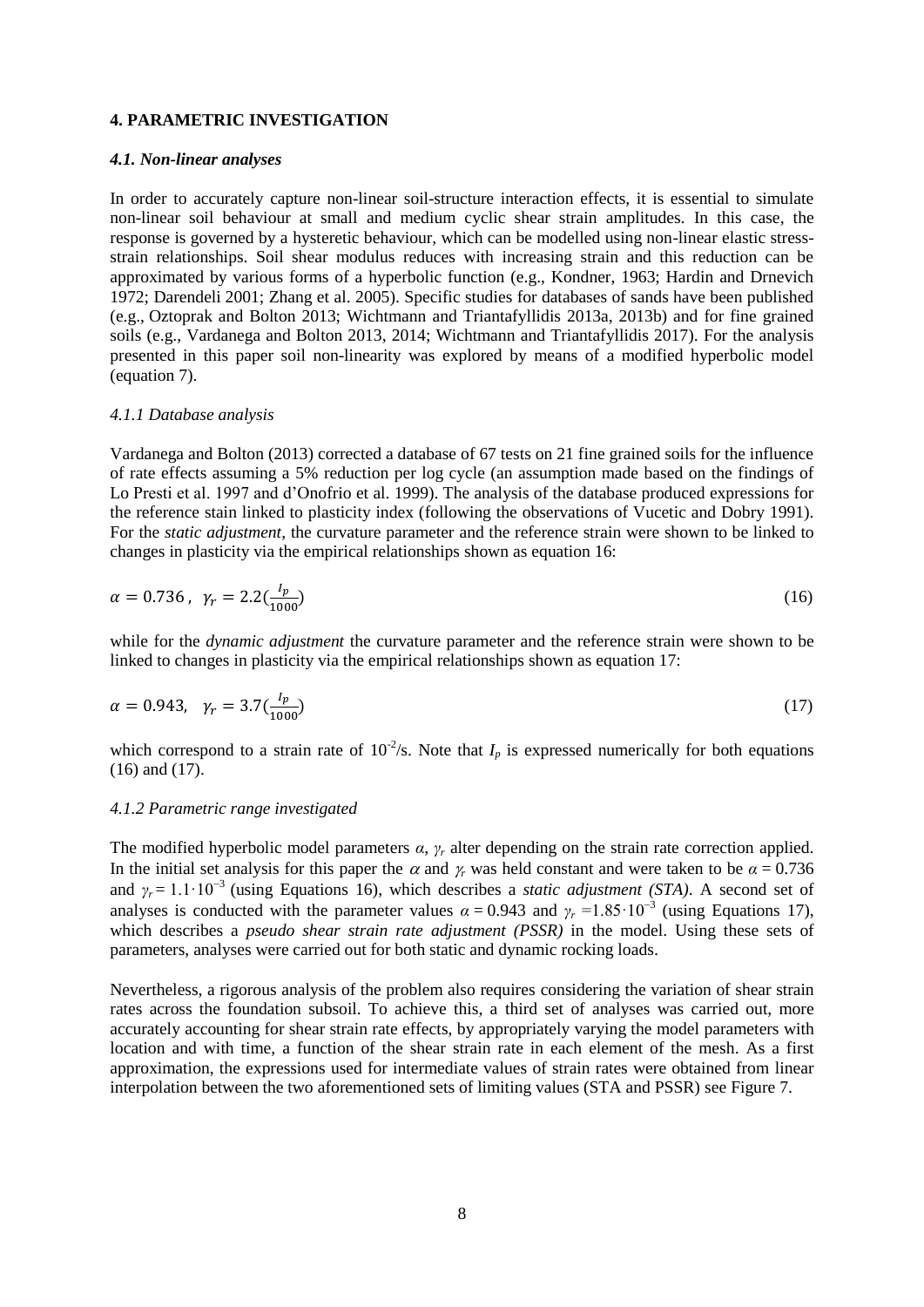

Figure 7. Modified hyperbolic model parameter *γ<sup>r</sup>* (left) and *α* (right) as functions of the strain rate (units of frequency).

## **5. RESULTS**

The results are illustrated in Figure 8. In vertical axes, static values of normalised nonlinear rocking stiffness  $K_r \times K_{rx,elastic}$  are plotted versus the rocking angle  $\theta$  (left graph) and  $\theta$  normalised by the reference strain *γ<sup>r</sup>* (right graph). Evidently, stiffness degradation might be stronger for the case of pseudo-shear strain rate parameters, notably beyond  $\theta = 10^{-4}$  and  $\theta/\gamma_r = 10^{-1}$ . In these curves, the effect of model parameters is also evident. Overall, the increase in stiffness due to pseudo strain rate effects does not exceed 10% or so.



Figure 8. Normalised static rocking stiffness versus rocking angle (left) and normalised rocking angle (right)

The curves in Figure 8 can be fitted by a modified hyperbolic expression of normalised nonlinear rocking stiffness as a function of rocking angle normalised by a 'pseudo-reference' rocking angle,  $θ_r$ 

$$
\frac{K_{rx}}{K_{rx,elastic}} = \frac{1}{1 + \left(\frac{\theta}{\theta r}\right)^a} \tag{18}
$$

where  $\theta_r$  is the 'pseudo-reference' rocking angle equals to 1.5  $\gamma_r$ , and  $\gamma_r$ ,  $\alpha$  as specified in equations (16) and (17) for static and dynamic adjustment, respectively.

Results for dynamic conditions are reported in Figure 9, where the nonlinear dynamic rocking stiffness is plotted in normalised form as  $\overline{K}_{rx}/K_{rx}$ , *elastic* (left graph) and  $\overline{K}_{rx}/K_{rx}$  (right graph) versus the dimensionless excitation frequency  $a_0 = 2\pi f B/V_s$  for three different rocking amplitudes  $\theta_{\text{max}}$  (10<sup>-5</sup>, 10<sup>-4</sup>, 10<sup>-3</sup>).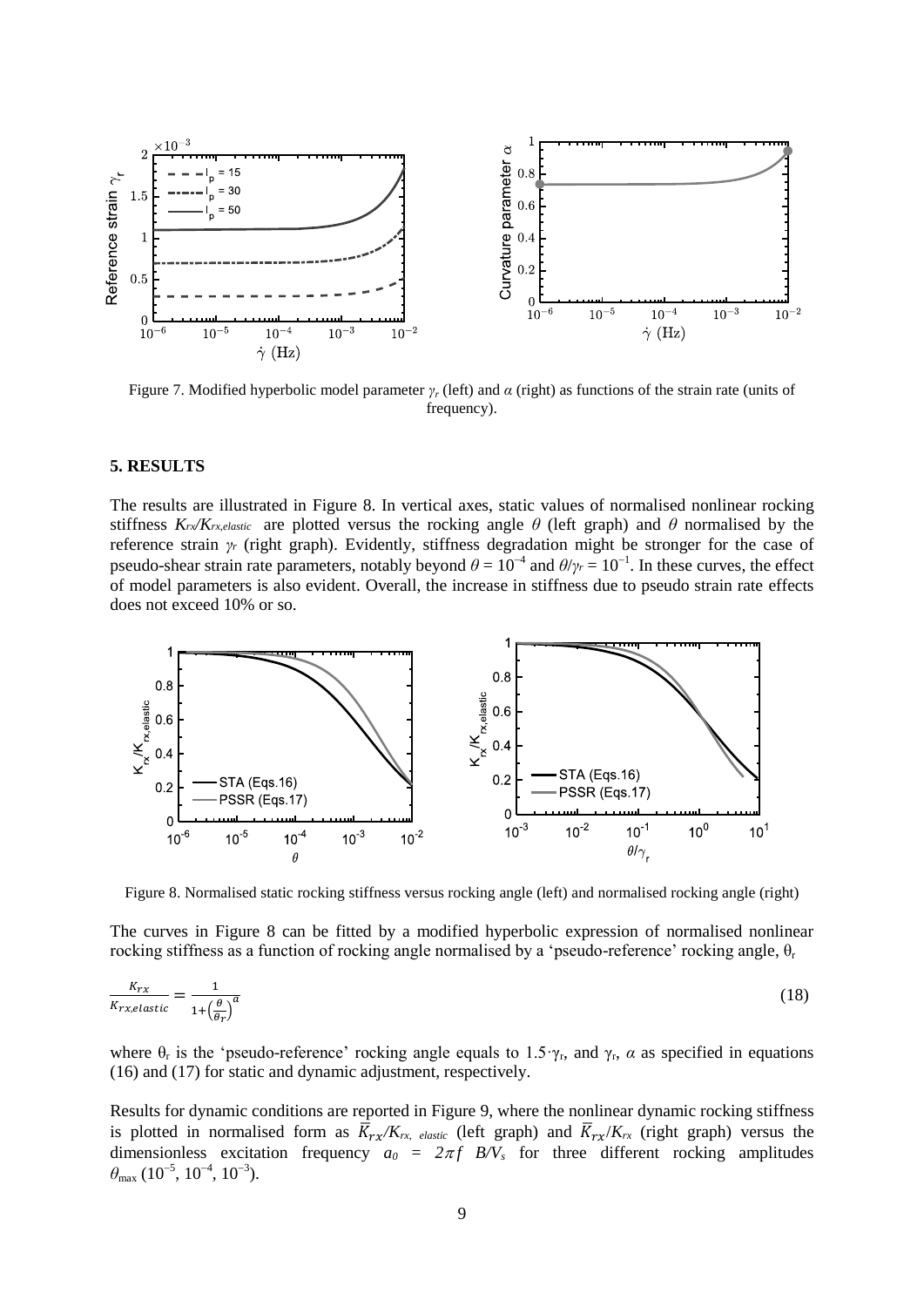

Figure 9. Normalised nonlinear dynamic rocking stiffness over elastic (left) and non-linear (right) static rocking stiffness versus dimensionless frequency for different rotation amplitudes. Modified hyperbolic model parameters correspond to STA conditions according to Equation (16).

No rate effects have been considered in this plot (STA conditions). Despite the different levels of soil nonlinearity involved in the analysis, the frequency variation in the three curves follows that of the elastic model in Figure 5. This is particularly evident in the right graph and suggests that the nonlinearity mainly affects the static stiffness  $K_r$ , while the dynamic stiffness modifier  $k_r$  can still be obtained from the elastodynamic Equation (6) for dimensionless frequencies *a<sup>o</sup>* as high as 0.8.

Analogous patterns are observed in Figure 10 where the normalised nonlinear dynamic rocking stiffness is plotted versus dimensionless frequency using the pseudo shear strain rate (PSSR) adjustment according to Equations 17. The behaviour is like the previous case, with all curves exhibiting similar frequency variations, independent of strain level, and nonlinearity affecting primarily the static stiffness term *Krx*.



Figure 10. Normalised nonlinear dynamic rocking stiffness over elastic (left) and non-linear (right) static rocking stiffness versus dimensionless frequency for different rotation amplitudes. Modified hyperbolic model parameters correspond to PSSR conditions according to Equation (17)

Results for shear strain rate (SSR) effects on nonlinear dynamic footing stiffness  $\bar{K}_{rx}$  are provided in Figure 11. Since the model is formulated in terms of absolute strain rate (measured in units of 1/Time, Figure 6), use of dimensionless frequency  $a_0$  is not possible. For the small rocking amplitudes  $\theta_{\text{max}} = 10^{-5}$  and 10<sup>-4</sup>, the curves exhibit patterns analogous to those observed for STA and PSSR conditions in Figures 9 and 10. For the largest rocking amplitude ( $\theta_{\text{max}} = 10^{-3}$ ), however, a different pattern is observed, with the nonlinear rocking stiffness increasing with frequency. The causes of this behaviour could be sought to stress-induced inhomogeneities in the soil mass, as strain rate varies for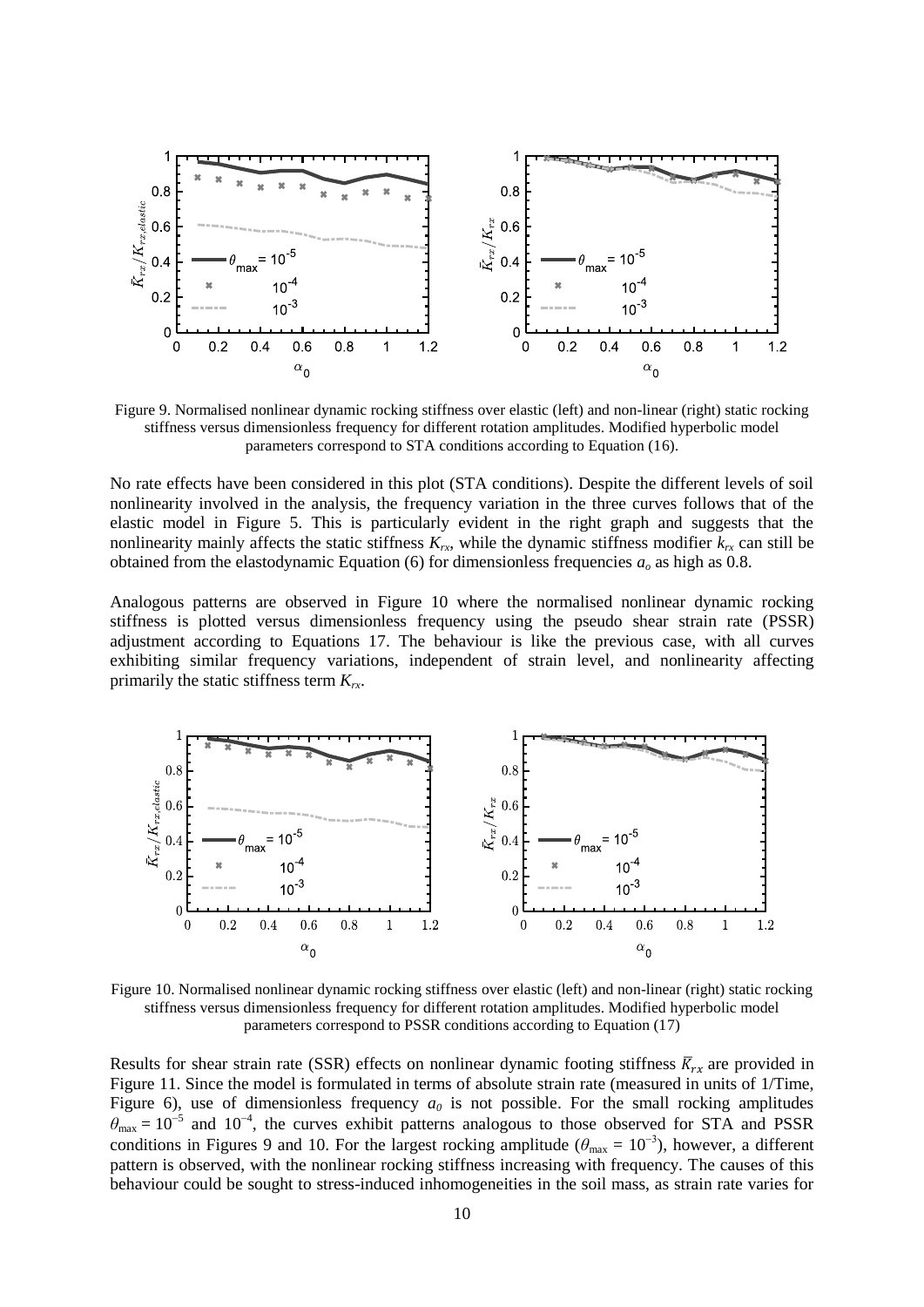point to point in proportion to strain. Further research is required to quantify this effect.



Figure 11. Normalised nonlinear dynamic rocking stiffness over elastic static rocking stiffness (left) and additionally over the elastic dynamic rocking stiffness as shown in Figure 6 (right) versus absolute frequency for different rotation amplitudes. Modified hyperbolic model parameters correspond to SSR conditions according to Figure 7.

## **6. CONCLUSIONS**

The main conclusions of the study are summarized in the following:

- A practical numerical methodology for nonlinear analysis of rigid surface footings under rocking oscillations, was presented. A modified hyperbolic model originally calibrated using an experimental database was implemented into the finite difference code FLAC, to account for stress-strain and shear strain rate behaviour of soil. The two required model parameters,  $\alpha$  and  $\gamma_r$ , can either be constant, pertaining to static or dynamic conditions, or vary as a function of shear strain rate.
- Parametric analyses on shear rate effects showed that for rocking amplitudes  $\theta_{max} = 10^{-5}$  and  $10^{-4}$ nonlinear dynamic rocking stiffness is fluctuating past *α0*= 0.4 following a very similar trend to the linear case. For the rocking amplitude of  $10^{-3}$  the values are dropping significantly, and curves are smoother. This suggests that nonlinearity mainly affects the static stiffness  $K_{rx}$ , while the dynamic stiffness modifier  $k_{rx}$  can be obtained from the elastodynamic Equation (6) for dimensionless frequencies  $\alpha_0$  as high as 0.8. The drop in static stiffness can be explained by shear modulus degradation effects, as shown in Figure 7.
- Regarding SSR effects, an increase in rocking stiffness is observed with increasing frequency for the largest rocking amplitude ( $\theta_{\text{max}} = 10^{-3}$ ). The causes of this behaviour may be related to stressinduced inhomogeneity in the soil mass, as shear strain rate varies for point to point in proportion to strain. On the other hand, for small rotation amplitudes stiffness is unaffected by shear strain rate which shows that, in this case, soil non-linearity would be of minor importance.
- SSR effects are becoming evident from very low frequencies for rocking amplitudes larger than  $\theta_{\text{max}} = 10^{-4}$  and they are increasingly more significant with increasing frequency. For rocking amplitudes equal or under  $\theta_{\text{max}} = 10^{-4}$ , non-linearity and SSR effects have negligible impact on dynamic stiffness.
- Finally, the results presented in this paper should be verified experimentally. Carefully designed model tests in controlled environments (e.g., in geotechnical centrifuges, shaking tables and soil pits) would be useful in this regard.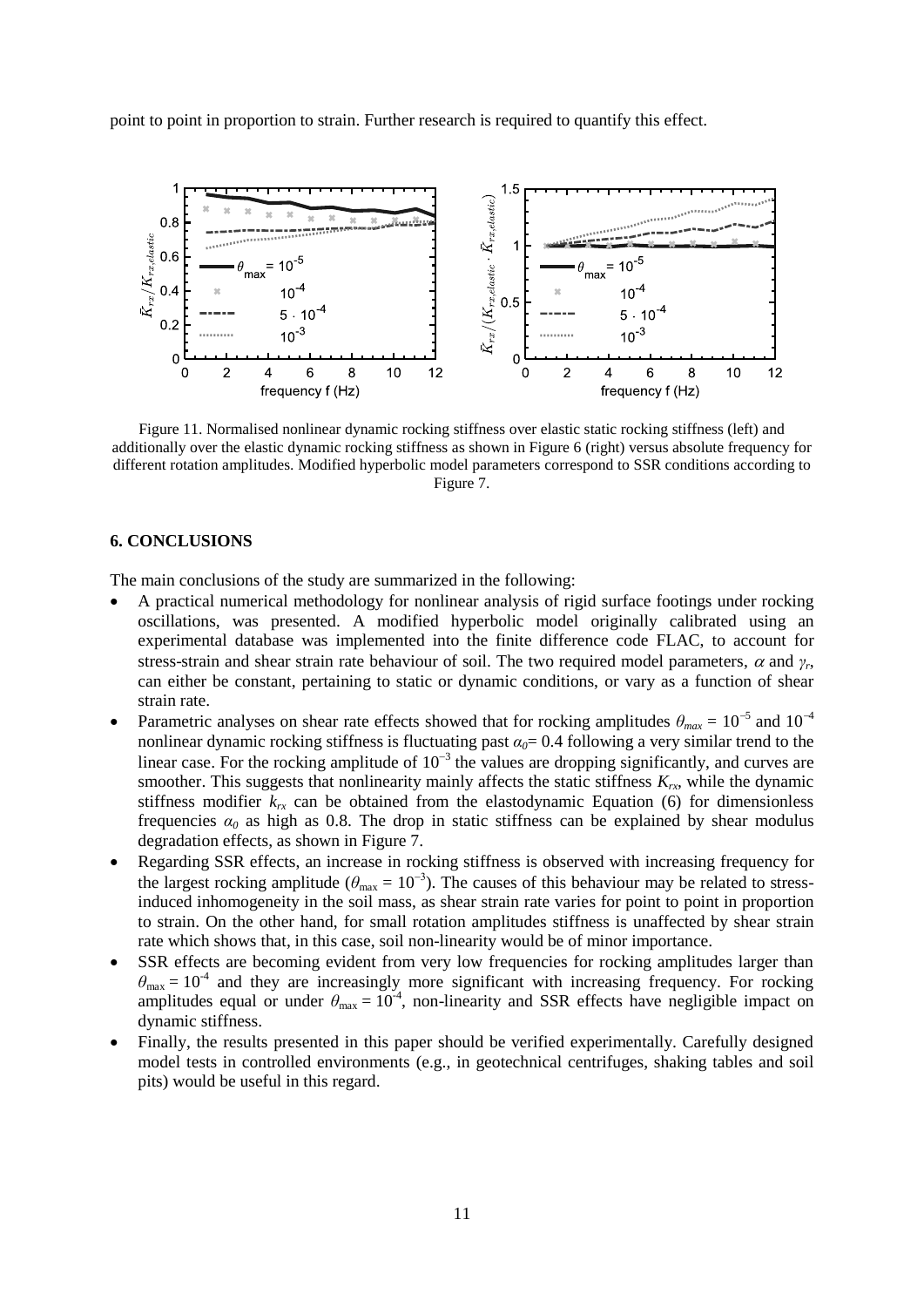#### **7. ACKNOWLEDGMENTS**

The first author acknowledges the financial support which has been provided through the Engineering and Physical Sciences Research Council (EPRSC) Doctoral Training Partnership (DTP) studentship.

#### **8. REFERENCES**

Barkan DD (1948). Dynamics of Beds and Foundations [in Russian], Stroivoenmorizdat, Moscow.

Darendeli MB (2001). Development of a new family of normalized modulus reduction and material damping curves. *Ph.D. thesis*, University of Texas at Austin, Austin, TX, United States of America.

d'Onofrio A, Silvestri F, Vinale F (1999). Strain rate dependent behaviour of a natural stiff clay. *Soils and Foundations*, 39(2): 69-82.

Gazetas G (1983). Analysis of Machine Foundation Vibrations: State of the Art. *International Journal of Soil Dynamics and Earthquake Engineering*, 2(1): 2-42.

Gazetas G (1991). Foundation Vibrations. In: Foundation Engineering Handbook  $2^{nd}$  Ed. (Fan, H-S. ed.), Boston, MA: Springer US.

Hardin BO, Drnevich VP (1972). Shear Modulus and Damping in Soils: Design Equations and Curves. *Journal of the Soil Mechanics and Foundations Division (American Society of Civil Engineers)*, 98(7): 667-692.

Itasca Inc. (2011). FLAC: Fast Lagrangian Analysis of Continua (Version 7). Minneapolis, Minnesota, United States of America.

Kishida T (2017). Comparison and Correction of Modulus Reduction Models for Clays and Silts. *Journal of Geotechnical and Geoenvironmental Engineering (American Society of Civil Engineers)*, 143(4): 04016110.

Kondner RL (1963). Hyperbolic Stress-Strain Response: Cohesive Soils. *Journal of the Soil Mechanics and Foundation Division (American Society of Civil Engineers)*, 89(1): 115-144.

Lo Presti DCF, Jamiolkowski M, Pallara O, Cavallaro A, Pedroni S (1997). Shear modulus and damping of soils. *Géotechnique*, 47(3): 603–617.

Luco JE, Westmann RA (1972). Dynamic response of a rigid footing bonded to an elastic half space. *Journal of Applied Mechanics*, 39(2): 527-534.

Matešić L, Vucetic M (2003). Strain-Rate Effect on Soil Secant Shear Modulus at Small Cyclic Strains. *Journal of Geotechnical and Geoenvironmental Engineering (American Society of Civil Engineers)*, 129(6): 536-549.

Muskhelishvili NI (1963). Some basic problems of the mathematical theory of elasticity. Noordhoff, Gronigen.

Mylonakis G, Nikolaou S, Gazetas G (2006). Footings under Seismic Loading: Analysis and Design Issues with Emphasis on Bridge Foundations. *Soil Dynamics and Earthquake Engineering*, 26(9): 824-853.

National Institute for Standards and Technology (NIST) (2012). Soil-Structure Interaction for Building Structues. *NIST GCR 12-917-21*, National Institute for Standards and Technology, US Department of Commerce.<http://www.nehrp.gov/pdf/nistgcr12-917-21.pdf> (accessed 04/03/2018).

Oztoprak S, Bolton MD (2013). Stiffness of sands through a laboratory test database. *Géotechnique*, 63(1): 54– 70.

Pais A, Kausel E (1988). Approximate formulas for dynamic stiffnesses of rigid foundations. *Soil Dynamics and Earthquake Engineering*, 7(4): 213-227.

Poulos HG, Davis EH (1974). Elastic solutions for soil and rock mechanics. John Wiley & Sons, New York, NY, United States of America.

Richardson AM, Whitman RV (1963). Effect of strain-rate upon undrained shear resistance of a saturated remoulded fat clay. *Géotechnique*, 13(4): 310-324.

Richart FE, Hall JR, Woods, RD (1970). Vibrations of Soils and Foundations. Prentice Hall, Englewood Cliffs, NJ, United States of America.